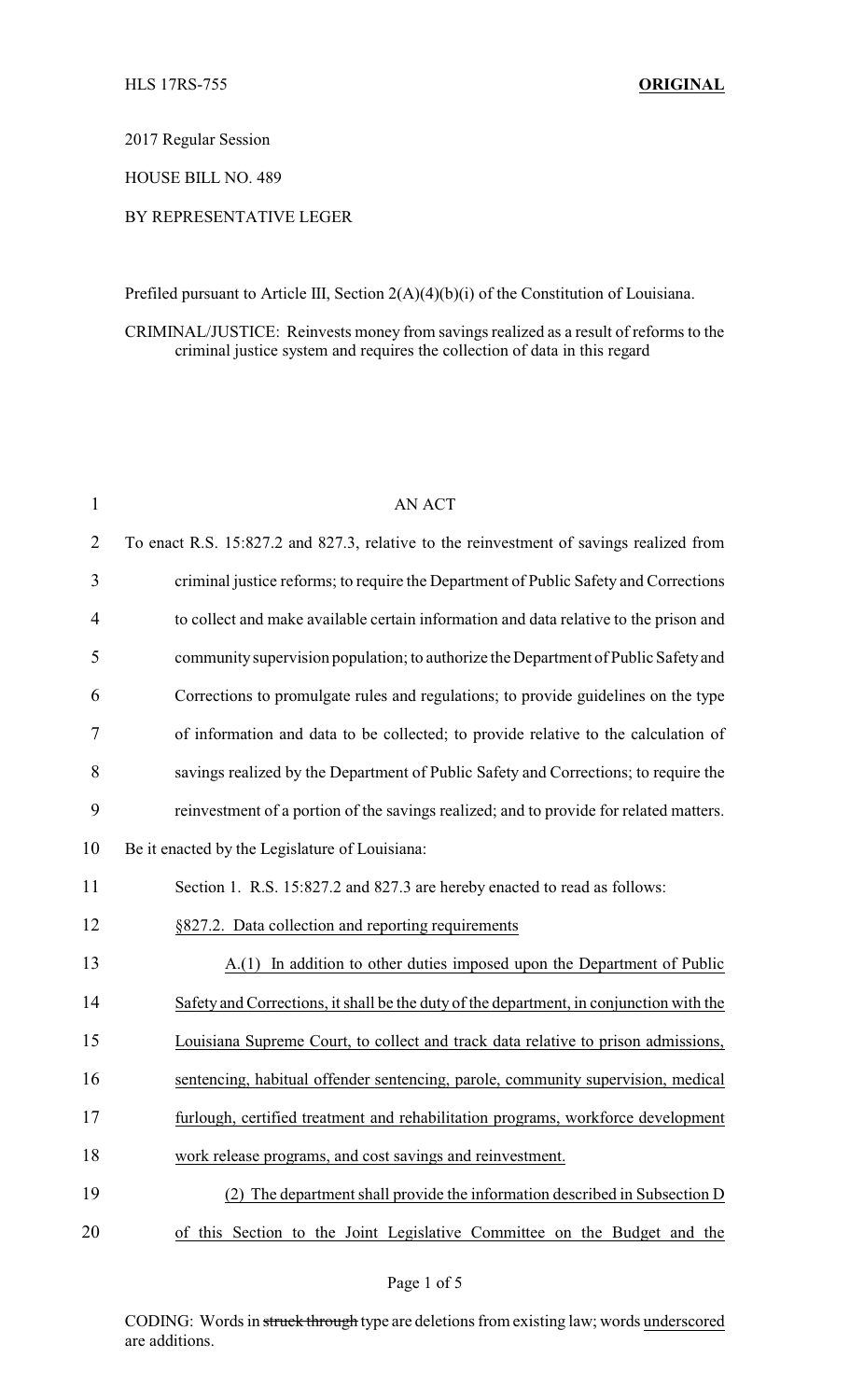| $\mathbf{1}$ | commissioner of administration by December 31, 2017, and shall provide updated          |
|--------------|-----------------------------------------------------------------------------------------|
| 2            | information annually thereafter.                                                        |
| 3            | The department shall make the information described in Paragraphs<br>(3)                |
| 4            | $(D)(1)$ through (7) of this Section publicly available by December 31, 2017, and shall |
| 5            | update the information annually thereafter.                                             |
| 6            | B. The department may contract with a third-party provider to assist with the           |
| 7            | collection, tracking, and analysis of the data and information collected pursuant to    |
| 8            | the provisions of this Section.                                                         |
| 9            | C. The department is authorized to adopt rules or regulations necessary to              |
| 10           | implement the provisions of this Section.                                               |
| 11           | D. The information collected by the department, in conjunction with the                 |
| 12           | Louisiana Supreme Court, shall include but not be limited to the following:             |
| 13           | With respect to criminal sentencing data: the number of convictions,<br>(1)             |
| 14           | sentences imposed, and types of financial obligations.                                  |
| 15           | With respect to prison admissions: the total prison population and the<br>(2)           |
| 16           | total number of individuals admitted to prison by offense type, type of admission,      |
| 17           | prior criminal history, and, if measured upon intake, by risk assessment score and      |
| 18           | risk assessment tool.                                                                   |
| 19           | (3) With respect to parole and release from prison: the average length of               |
| 20           | stay in prison organized by offense type and by type of admission, the total number     |
| 21           | of individuals released from prison organized by type of release, the total number of   |
| 22           | parole hearings held, and the recidivism rate of individuals released from prison.      |
| 23           | With respect to the population of individuals on probation or parole<br>(4)             |
| 24           | supervision: the total number of supervision intakes by offense type and by risk        |
| 25           | assessment score, the average sentence length for persons on probation by offense       |
| 26           | type, and the total number of supervision discharges by discharge type.                 |
| 27           | (5) With respect to those individuals on probation or parole supervision who            |
| 28           | violate a condition of their release or commit a new offense: the average amount of     |
| 29           | time credited to either their suspended sentence or the remainder of their sentence     |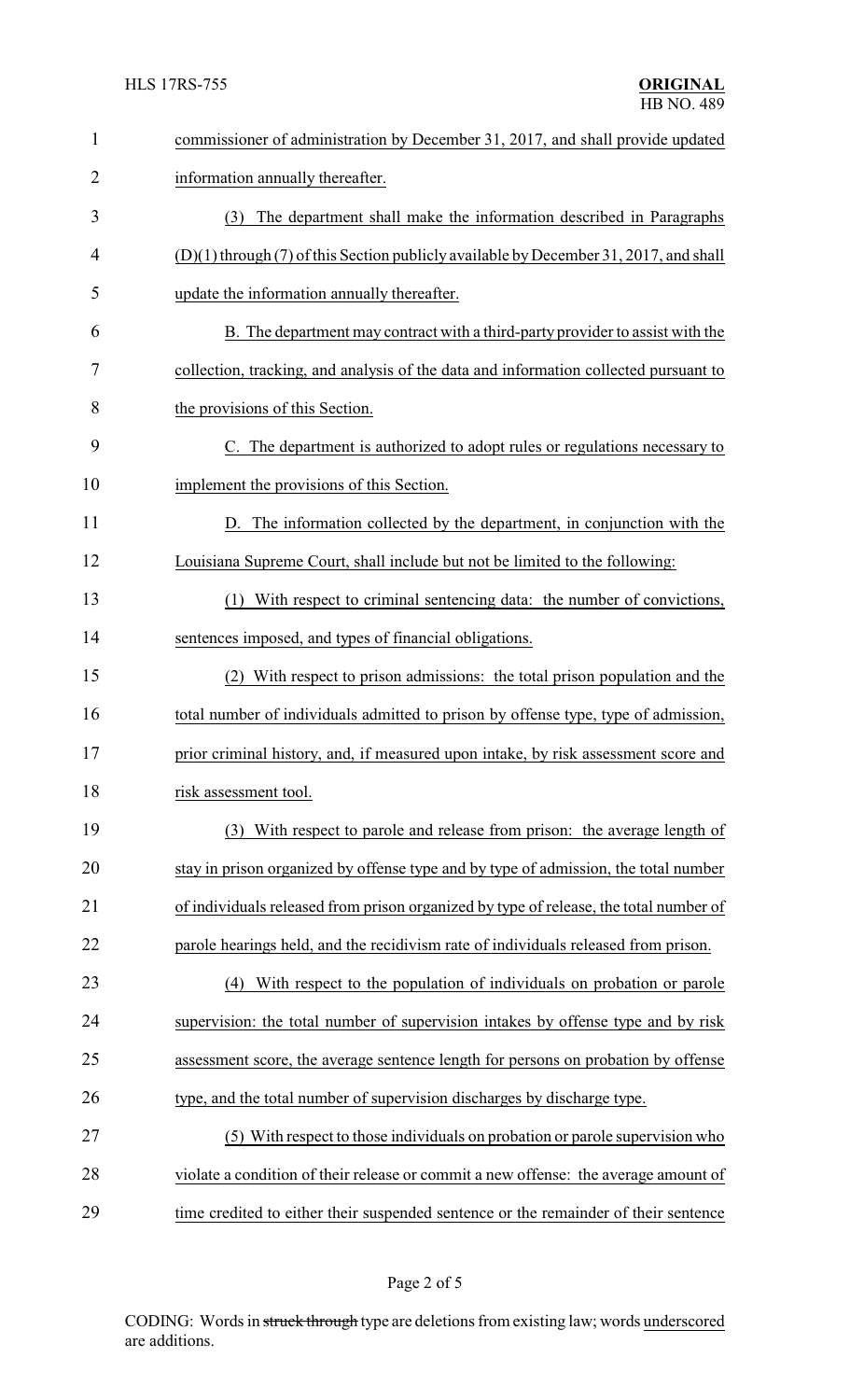| $\mathbf{1}$   | from time spent on supervision, the average amount of time credited to either their   |
|----------------|---------------------------------------------------------------------------------------|
| $\overline{2}$ | suspended sentence or the remainder of their sentence from time spent awaiting trail  |
| 3              | pre-revocation, the total number of non-jail administrative sanctions administered,   |
| 4              | and the total number of, and average length of stay in jail for, administrative jail  |
| 5              | sanctions issued.                                                                     |
| 6              | (6) With respect to certified treatment and rehabilitation programs (CTRP),           |
| 7              | pursuant to R.S. 15:828: the total number of individuals who are awarded earned       |
| 8              | credits from CTRP, the percentage of eligible individuals who are awarded earned      |
| 9              | credits from CTRP, the average amount of credits individuals earn from CTRP, and      |
| 10             | the number of certified treatment and rehabilitation programs offered at facilities   |
| 11             | housing inmates under the custody of the Department of Public Safety and              |
| 12             | Corrections.                                                                          |
| 13             | With respect to workforce development work release program, pursuant                  |
| 14             | to R.S. 15:1199.9: the total number of individuals who participate in a workforce     |
| 15             | development work release program, the percentage of eligible individuals who          |
| 16             | participate in a workforce development work release program, and the average          |
| 17             | amount of awarded earned credits for participation in a workforce development work    |
| 18             | release program.                                                                      |
| 19             | With respect to reinvestment and savings: the total amount of annual<br>(8)           |
| 20             | savings achieved as a result of legislation relative to the criminal justice system   |
| 21             | enacted in the 2017 Regular Session of the Legislature, the total amount of funds     |
| 22             | deemed a bona fide obligation pursuant to R.S. 15:827.3, and the entities that        |
| 23             | received reinvestment funds, the dollar amounts directed to each, and a description   |
| 24             | of how the funding was used.                                                          |
| 25             | §827.3. Savings attributable to criminal justice reforms                              |
| 26             | A. At the end of each fiscal year, the Department of Public Safety and                |
| 27             | Corrections shall provide to the commissioner of administration and to the Joint      |
| 28             | Legislative Committee on the Budget a statement of calculated annual savings          |
| 29             | realized as a result of reforms to the criminal justice system. For Fiscal Year 2017- |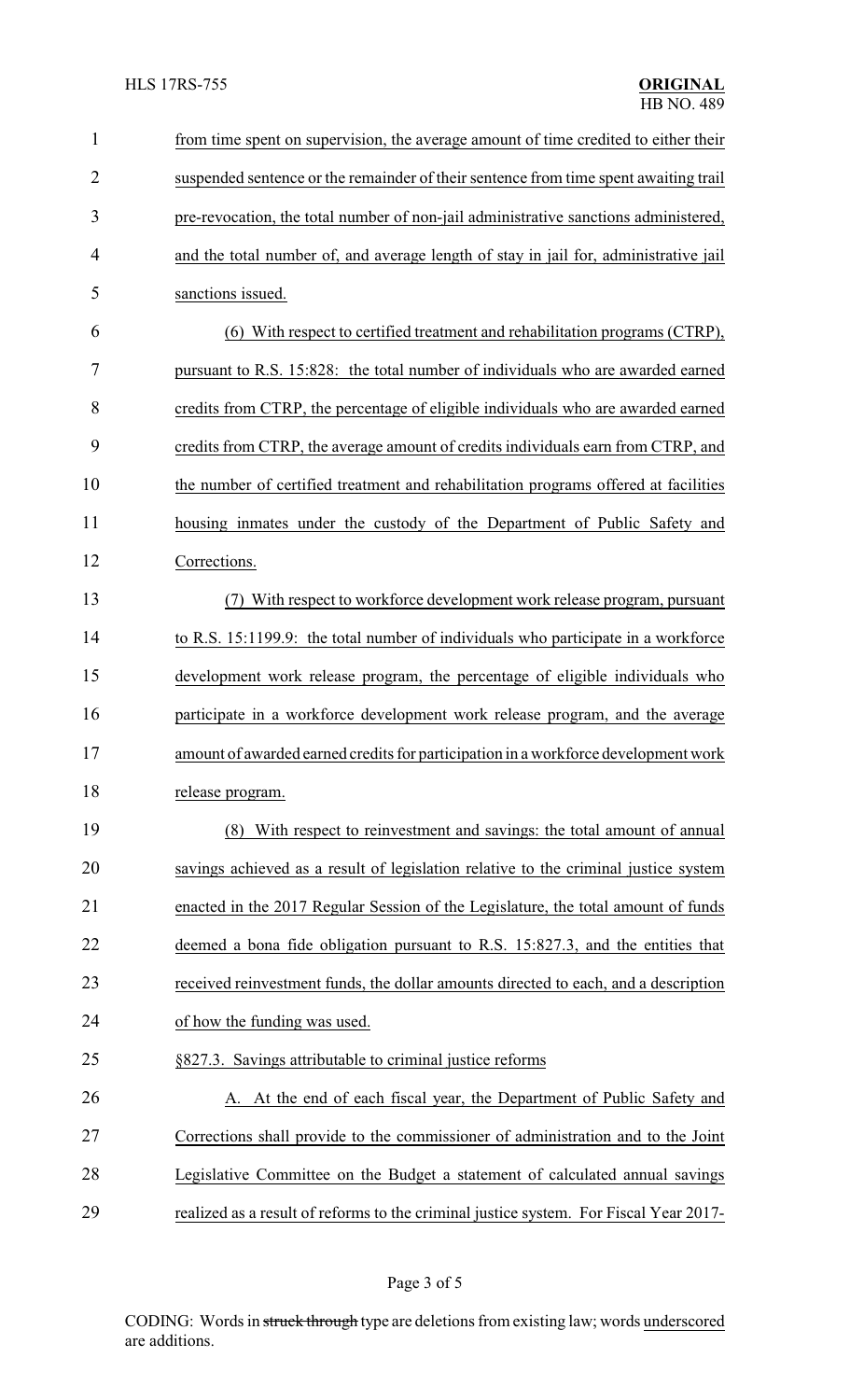| $\mathbf{1}$   | 2018, seventy percent of the savings shall be deemed a bona fide obligation of the     |  |
|----------------|----------------------------------------------------------------------------------------|--|
| $\overline{2}$ | state and shall be allocated according to Subsection B of this Section. For Fiscal     |  |
| 3              | Year 2018-2019 and each fiscal year thereafter, fifty percent of the annual savings    |  |
| $\overline{4}$ | shall be deemed a bona fide obligation of the state and shall be allocated according   |  |
| 5              | to Subsection B of this Section.                                                       |  |
| 6              | B. A portion determined in Subsection A of this Section of the annual                  |  |
| 7              | savings realized as a result of the reforms to the criminal justice system shall be    |  |
| 8              | allocated as follows:                                                                  |  |
| 9              | Thirty percent shall be allocated to the Department of Public Safety and<br>(1)        |  |
| 10             | Corrections to award incentive grants to parishes, judicial districts, and nonprofit   |  |
| 11             | community partner organizations to expand evidence-backed prison alternatives and      |  |
| 12             | reduce admissions to the state prison system.                                          |  |
| 13             | (2) Twenty percent shall be allocated to the Louisiana Commission on Law               |  |
| 14             | Enforcement and the Administration of Criminal Justice to award competitive grants     |  |
| 15             | for victim services, including but not limited to victim safety assessments and safety |  |
| 16             | planning, trauma-informed treatment and services for victims and survivors, shelters   |  |
| 17             | and transitional housing for domestic violence victims and their children, batterers'  |  |
| 18             | intervention programming, and victim-focused education and training for justice        |  |
| 19             | system professionals.                                                                  |  |
| 20             | (3) The remainder shall be allocated to the Department of Public Safety and            |  |
| 21             | Corrections for targeted investments in reentry services, community supervision,       |  |
| 22             | educational and vocational programming, transitional work programs, and contracts      |  |
| 23             | with parish jails and other local facilities that house state inmates to incentivize   |  |
| 24             | expansion of recidivism reduction programming and treatment services.                  |  |